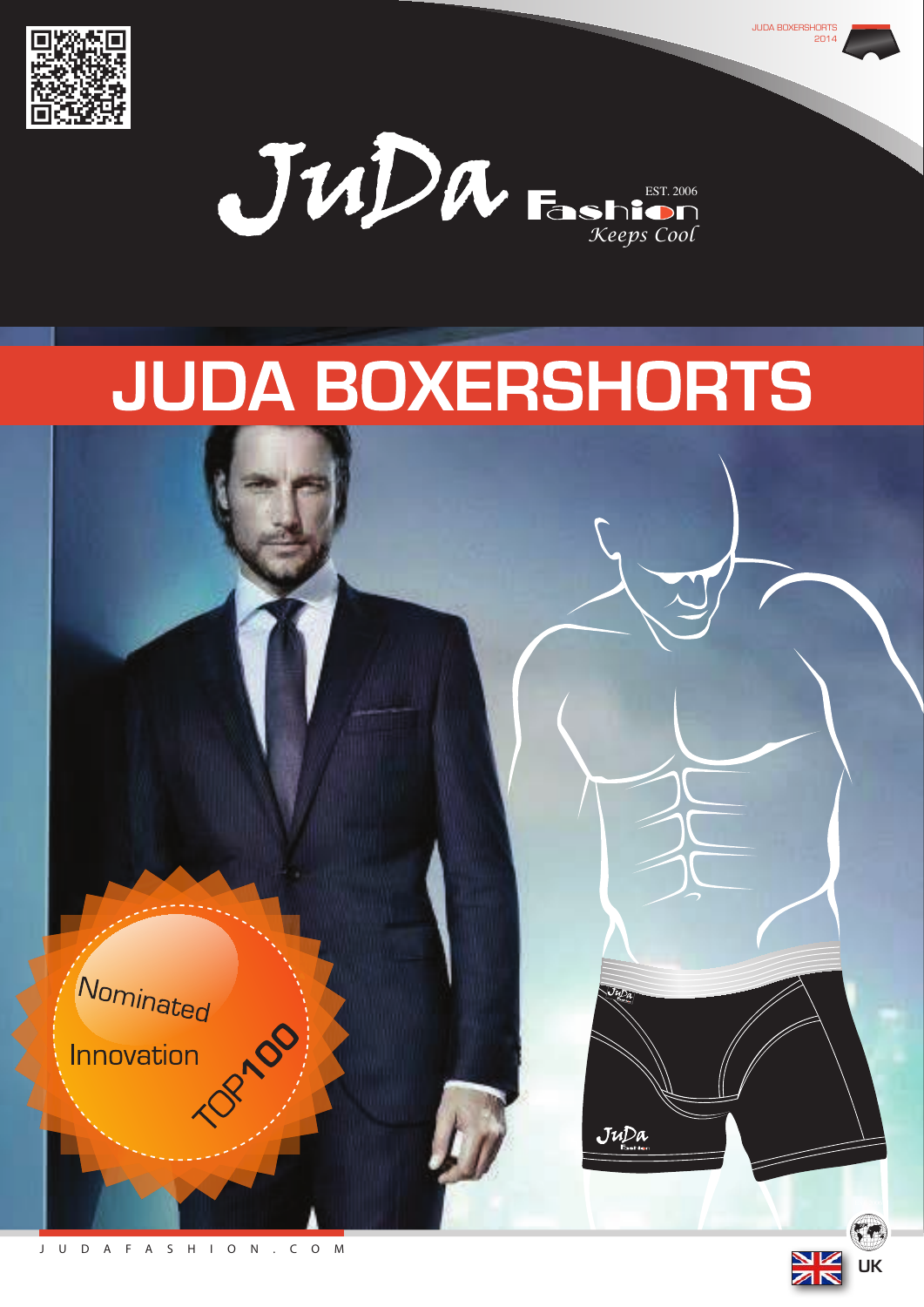## **JUDA BOXERSHORTS**

#### **JuDa Fashion**

#### **About Us**

Why would you accept underwear that isn't comfortable, irritates and makes you all sweaty and warm in an area that you need to keep cool? This has been the starting point for JuDa Fashion, this is why we came up with our unique solution. Sure it took us a few years because we want to do things right. But now we are confident that our boxer short provides functional solution s to real world problems. It fits perfectly, it stays put and it provides optimum cooling in the most important area of the men's body. No more irritations or restrictions. Our boxer short is very unique in a lot of different areas but the results apply to everyone. Whether being a professional athlete, a sales representative, a young gun or Joe Average , our boxer short makes you perform better! The JuDa Fashion boxer short is made of the highest quality Polyester, Lycra and Elasthan fabrics (and Coolmax® fiber in the right places). We are able to guarantee the highest quality because we control, design, produce and distribute everything ourselves.

#### **Necessity**

When it comes to wearing boxer shorts, for years we men had to deal with irritations and discomfort. Legs creeping up, sweaty feeling, lack of ventilation and low tech looks, just to name a few. The JuDa Fashion boxer short does away with all those (and more) things. The unique combination of elastic silicon band in the legs, unique designed and comfortable waistband, strategic placing of Coolmax® fiber, finally provide the level of comfort, ventilation, coolness and ease of use, we were all looking for for ages. No other piece of underwear provides you 10!! Innovations. It looks good too, or are we the only ones that think all other brands suddenly look dull?



*The JuDa Fashion boxer short is made of extremely high quality materials and finished with distinctive double stitching as a trademark of JuDa Fashion;*

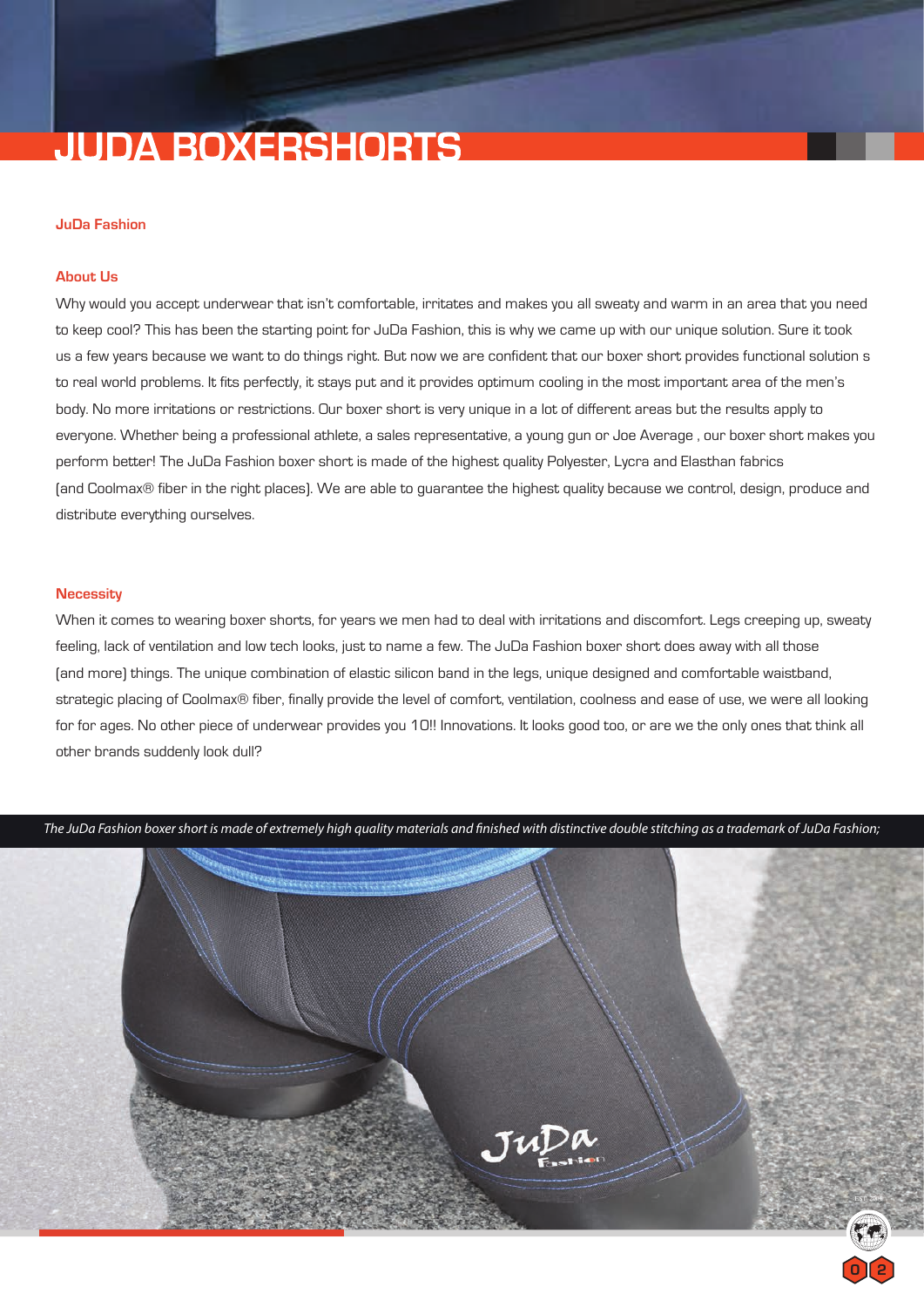

### **JuDa Fashion Boxershort in detail**



Point 1 : Extremely high quality elastic band which is curved and specially woven. It sits beneath the belly. It is more durable and comfortable than the conventional waistband;

**Point 2 :** Strategically applied Coolmax® fiber guarantees at least a 2° C cooler groin and crotch. Add that to the fact that Coolmax® we use is extremely flexible, highly ventilating, so you will not feel sweaty and moist at all. .

Point 3 : As in point 2, but only one layert which improves the blood circulation even more, resulting in cooling where it is most needed!;

**Point 4 & 5 :** The inside uses an extra layer which absorbs moisture. The same flexible material also helps in coping with mood swings;

**Point 6 :** To make sure the boxer short doesn't creep up, we've developed an elastic band with a silicon application at the inside of the legs.Our unique waistband, the silicon application we've put in the legs and the strategic use of Coolmax® fiber all work together. This results in our boxer short not deforming, creeping up or doing anything else that might discomfort you

**Point 7** : Elastic polyester with lycra inside allows air to pass through for cooling/ventilation and provides additional space due to the elasticity of the material;

**Point 8** : Space where a soft of hard filling can be placed;

**Point 9 :** Distinctive double stitching is a trademark of JuDa Fashion;

**Point 10 : Certieye authenticity control. Use the app on your phone to perform product authentication.** 

*The JuDa Fashion boxer short is available in a variety of distinctive colors*